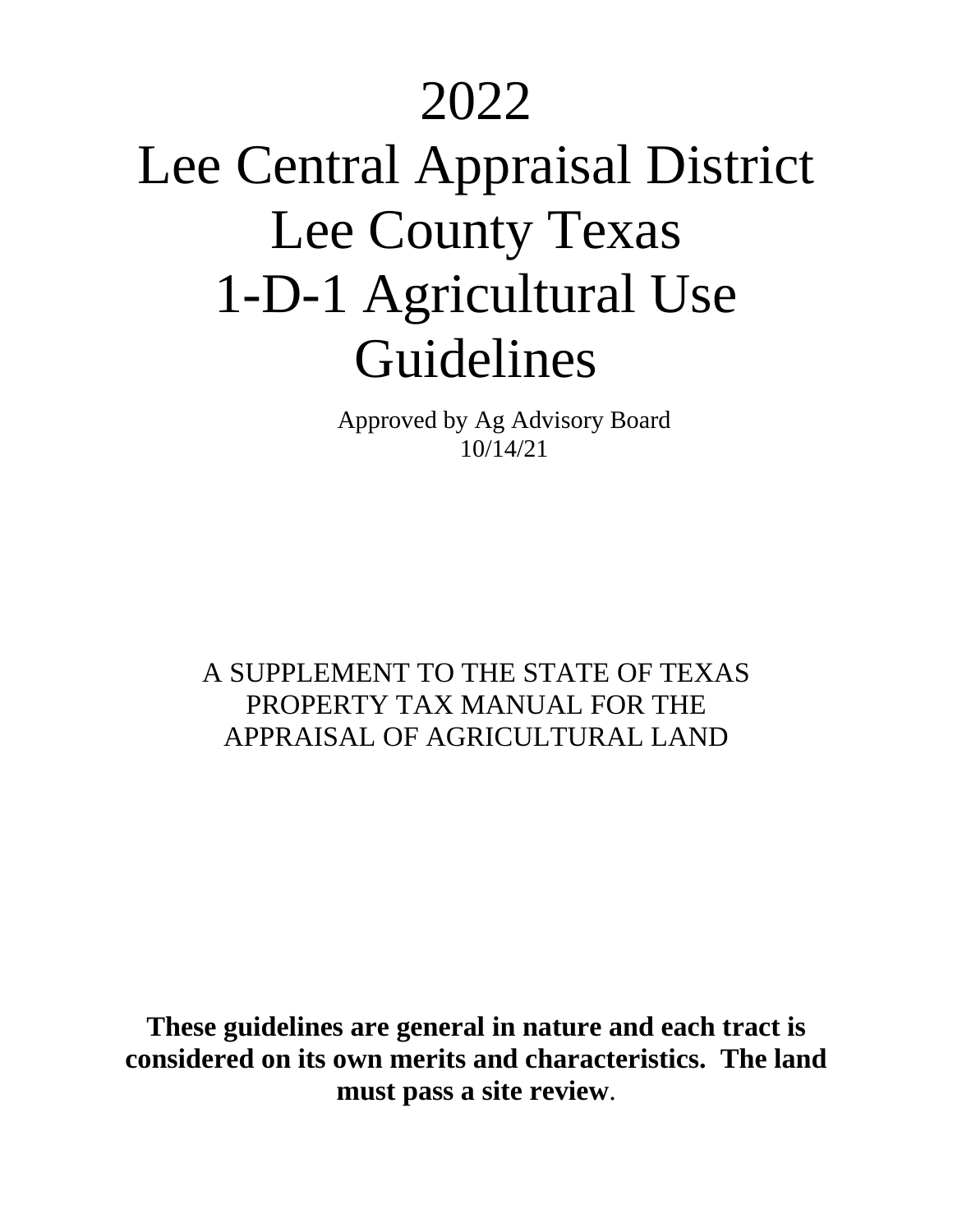#### **LEE CENTRAL APPRAISAL DISTRICT AGRICULTURAL LAND**

The Lee Central Appraisal District has established 1d1 agricultural guidelines. It is the opinion of the Lee Central Appraisal District and the Agricultural Committee that Agricultural Land Qualification Guidelines are valid for mass appraisal purposes and can be applied uniformly throughout Lee County.

These guidelines are supported by Section 183 of the Internal Revenue Service Regulations. This special appraisal technique has several popular names including productivity valuation, productivity appraisal, special appraisal and agricultural (ag) appraisal. Property Tax Code Chapter 23, Subchapter C (Sections 23.41–23.48) governs the appraisal of land designated for agricultural use pursuant to Texas Constitution Article VIII, Section 1-d and is referred to as 1-d or ag-use appraisal law. Section 1-d is restrictive, applying only to land owned by families or individuals where agriculture must be the property owner's primary occupation and source of income.

Property Tax Code Chapter 23, Subchapter D (Sections 23.51-23.60) governs the appraisal of agricultural land pursuant to Texas Constitution Article VIII Section 1-d-1 and is also referred to as the 1-d-1 or open-space appraisal law. Because most of the eligible land in Texas now qualifies under the open-space law, this manual emphasizes its particular procedures and requirements. In 1995, Texas voters approved amending the Texas Constitution Article VIII, Section 1-d-1 to permit agricultural appraisal for land used to manage wildlife.

The land must have been "devoted principally to agricultural use" for five of the seven years preceding the application for special appraisal. The five-out-ofseven-years use requirement is self-explanatory. A property owner is required to demonstrate a history of primary agricultural use that meets the five-year test; presumably the property owner's business records will help establish this history. The land qualifies as long as it was devoted principally to agriculture use or production of timber or forest products in five of the seven years preceding the application for special appraisal. The degree of intensity test does not apply to these preceding years, only the tax year of application and every year thereafter. A yearly application should be filed during this 5-year History building of agricultural use.

These provisions are effective only if applications are filed with the appraisal district office in a timely manner. Applications should be filed between January 1 and May  $1<sup>st</sup>$ . Applications received after May  $1<sup>st</sup>$  and until the appraisal records are approved by the ARB are subject to a penalty for late filling.

It should be noted that these guidelines are to be used as a general guide for qualifying agricultural land. Exceptions to the general rule will be handled on a case by case basis.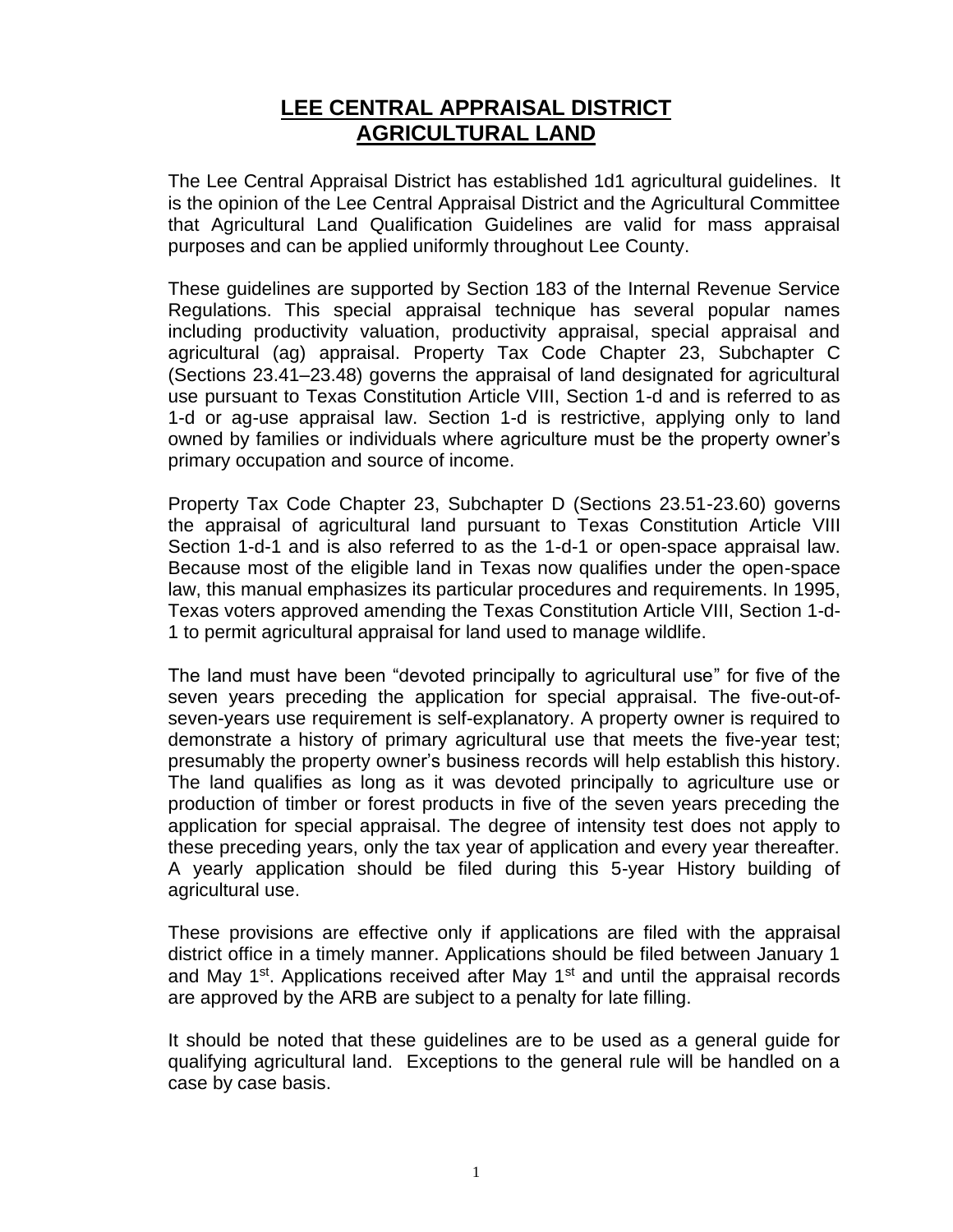#### **DEFINITIONS OF KEY WORDS/PHRASES**

A. **PRUDENT –** capable of making important management decisions; shrewd in the management of practical affairs. Specifically, the law states that the land must be utilized as would an ordinary and prudent manager in the area of the taxing unit.

B. **SUBSTANTIAL** – ample to satisfy; considerable in quantity. Specifically, the law states that the agricultural land must be an identifiable and substantial tract of land. This means that the tract must be of adequate size to be economically feasible to farm or ranch. Thus, when two small tracts are used together, they may become a substantial amount of land; when used separately they may not be.

C. **TYPICAL** – exhibiting the essential characteristics of a group. Specifically, the law states that Ag land will be utilized as would a typically (ordinary) prudent manager. Statistically, a typically prudent manager is the median farmer or rancher.

D. **AGRICULTURAL USE TO THE DEGREE OF INTENSITY GENERALLY ACCEPTED IN THE AREA** – farming or ranching to the extent that the typically prudent manager in the area of the taxing unit would farm or ranch on an identifiable and substantial tract of land when the tract is devoted principally to agricultural use. A better understanding of the definition can be gained by identifying the key elements of the definition and explaining each as follows:

- 1. Degree of intensity generally accepted in the area shall mean that the farming and ranching practices (cropping patterns, planting rates, fertilization methods, harvesting and marketing techniques, etc.) are those of a typically prudent farm or ranch management.
- 2. Typically prudent farm or ranch managers are ordinary farmers in terms of acres farmed as well as management ability. Given that all other factors remain constant, the number of acres farmed determines that farmer's capital structure. Typical prudent farmers or ranch managers located in Lee County are assumed to have similar equipment of similar value and utility.
- 3. Simply stated, a substantial tract is a tract of land large enough to be farmed by itself in a typically prudent manner.
- 4. Area is interpreted to be that land inside the jurisdictional boundaries of the Lee Central Appraisal District.
- 5. Principally means the more important use comparison with other uses to which the land is put.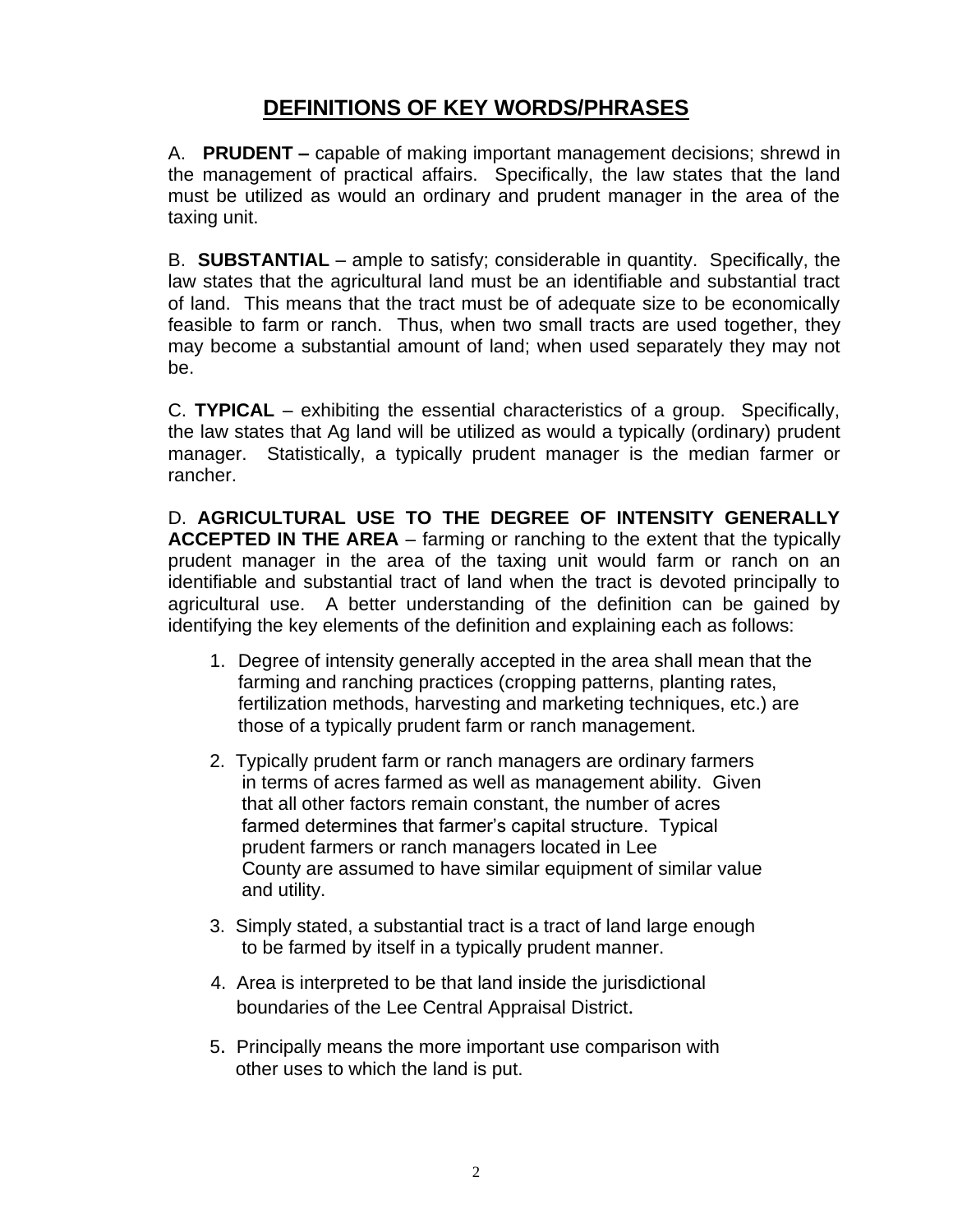6. The chief appraiser may create guidelines using some minimum size restrictions but only if they relate to the proper agricultural economy of the land. For example, a chief appraiser may determine that- based on the type of land and soil prevalent within the appraisal district – it takes 5 acres of grazing land to support one animal unit. Persons having less than the minimum under continuous use probably could not qualify for special appraisal. This land should be reviewed carefully before agricultural use appraisal is granted.

#### **GENERAL 1D1 AGRICULTURAL EVALUATION LEE CENTRAL APPRAISAL DISTRICT**

The Texas Constitution permits special agricultural appraisal only if land and its owner meet specific requirements defining farm and ranch use. Land will not qualify simply because it is rural and has some connection with agricultural. Casual uses such as home vegetable gardens, hobby farming and ranching, or incidental cutting and baling of hay do not really constitute a qualifying agriculture use.

#### **The following guidelines have been developed by Lee Central Appraisal District based on what is typical to this area:**

1. The land must be currently devoted principally to agricultural use and the principal use of the land for five (5) of the last seven (7) years must have been agricultural.

2. Agricultural use of a property must be recognizable with the property maintained in a manner that would indicate prudent management.

3. The land must be utilized to the degree of intensity that is generally accepted in Lee County.

4. It must be a substantial tract of land that is adequate to support a typically prudent operation and be of a useable management size for the activity involved.

5. The land must be producing an agricultural product intended for sale including but not limited to: livestock, crops for human or animal food, seed or fiber crops, etc.

6. Operator may be asked to provide documentation of management practices, expenses and sales, if necessary. For example – feed/fertilizer invoices, equipment invoices, sales receipts, labor expenses, IRS Schedule F.

7. Operator may be asked to show evidence that he is not engaged in a hobby according to the guidelines set out in Reference Section 183 of the IRS Regulations.

These guidelines are used as a general guide for qualifying land. There may be circumstances in your agricultural operation which allow it to qualify based upon its own merit. Exceptions to the general rule will be handled on a case by case basis.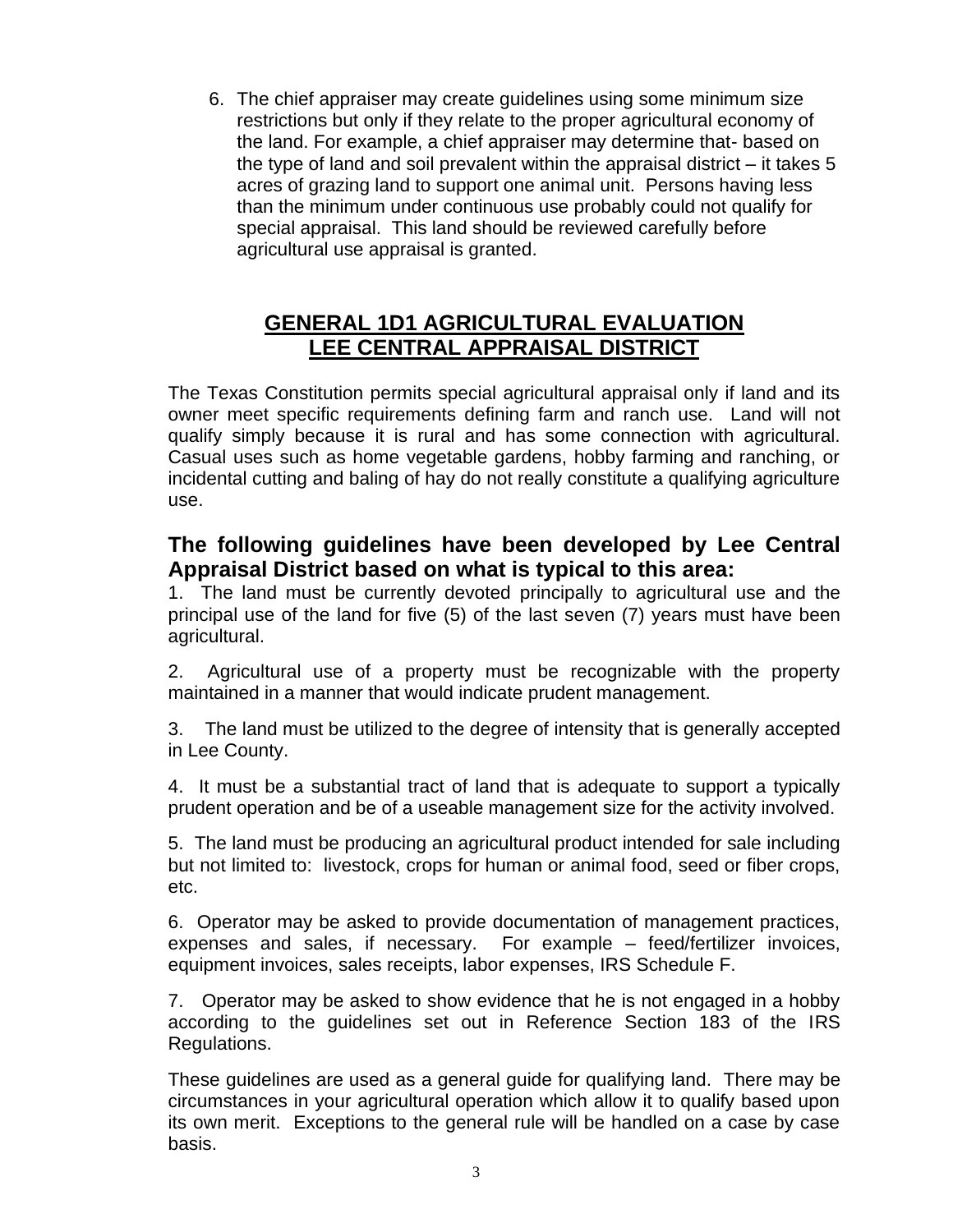#### **MINIMUM GUIDELINES FOR AG-USE 1-D-1 LEE CENTRAL APPRAISAL DISTRICT**

Only the acreage actually used agriculturally may qualify for ag-use 1-d-1.

Small acreage with a home built upon the tract is primarily residential in nature, with aguse secondary. Open space land must have ag-use as its primary use in order to qualify for ag-use.

If the County is declared an agricultural disaster area, a pasture may lie out of agricultural production due to drought and excessive heat and keep the ag qualification. However, if a pasture lays out of production for longer than one (1) year the land may lose its ag qualification.

**ANIMAL UNITS STOCKING BASED ON 12 MONTHS**

1 Cow = 1 A.U. Small tract minimum of 4 animal units

Cow & Calf  $= 1$  A.U. Horse = 1 A.U. **Larger tracts** 6 Goats & Sheep  $= 1$  A.U. 2 Miniature Horses = 1 A.U. 2 Miniature Donkeys = 1 A.U.

Bull =  $1\frac{1}{2}$  A.U. Improved Pasture – 1 A.U. to 5 acres  $2 - 500$  Ib. Calves = 1 A.U. Native Pasture  $- 1$  A.U. to 8-10 acres 2 Colts = 1 A.U. Brush Pasture – 1 A.U. to 15 acres

**NOTE:** If a small tract is used as part of a larger family operation it may qualify. Written verification of participation in a larger family operation must be filed with the appraisal district. These tracts must be used to support a larger farm or ranch in a close proximity to the larger operation

#### **LIVESTOCK**

**Typically, 15 acres of land is required to achieve minimum standard of production to qualify agricultural use of Livestock**. The land must produce sufficient forage to sustain a minimum of 5 animal units on a year-round basis satisfying the intensity levels. Rotational grazing must be at least 180 days and the intensity doubled.

**COW/CALF** - This operation is in the business of raising beef for sale to either processors or to other operators for breeding stock.

**FEEDER/STOCK -** This operation is in the business of raising beef for processors. Must be on feed for 150 days and the intensity would double.

**ANIMALS USED FOR "CUTTING" or "Roping" -** Would not qualify, this type of cattle is used for recreational purposes.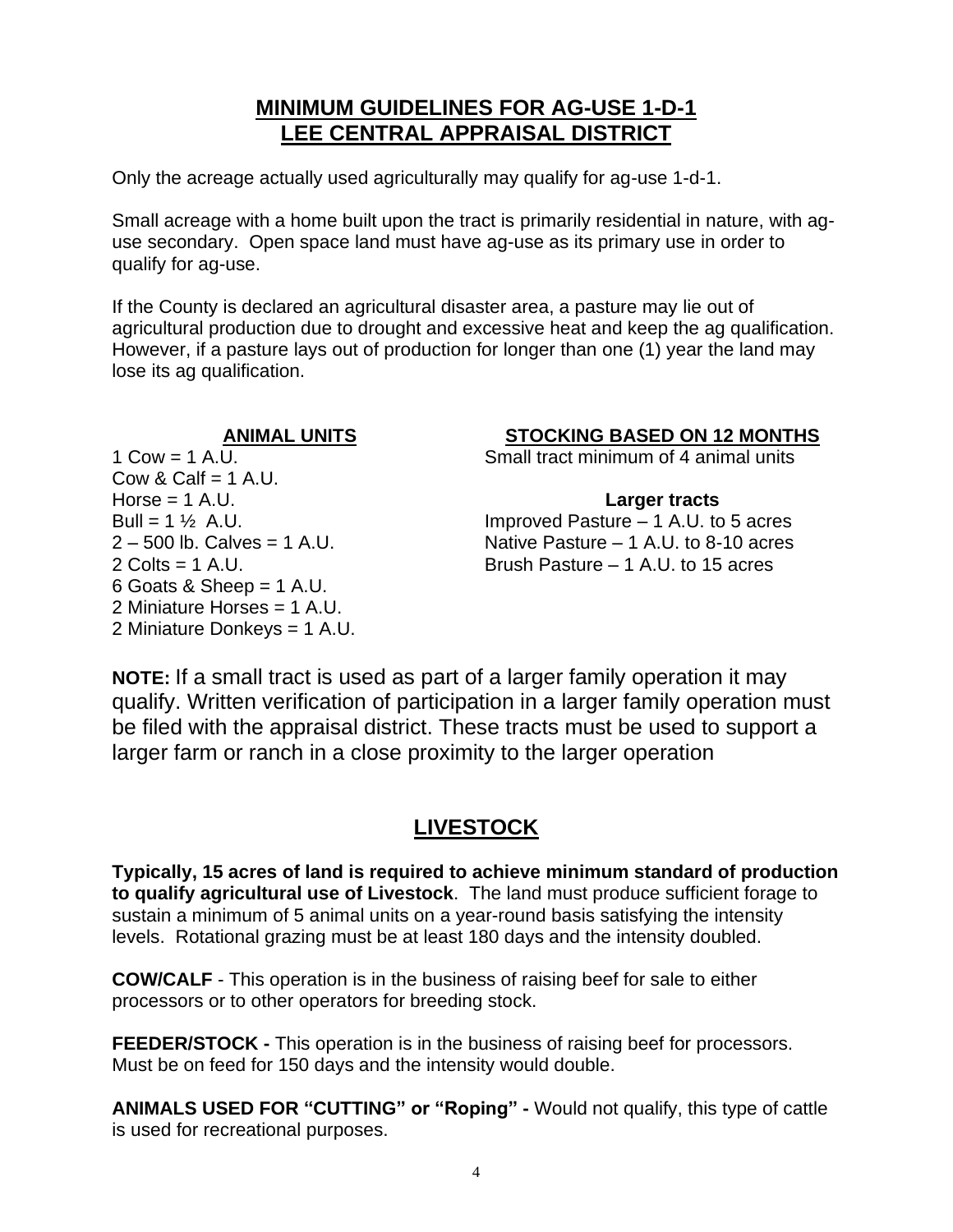**SHEEP - GOATS -** This operation is in the business of providing two by-products wool/mohair & meat.

**HORSES -** This operation is directed to breeding operations. By-products are colt & fillies. This operation involves having brood mares. Usually includes special facilities & pasture is normally coastal.

#### **Livestock Management Practices**

**Fences Maintained Fertilize** Stock Water **Marketing** Weed Control

#### **HAY MEADOW**

**Typically, 10 acres of land is required to achieve minimum standard of production to qualify agricultural use for a Hay Meadow**. Yield per acre 2000 lbs (2 large round/50 square bales) per cutting, minimum two cuttings per year. Less than 10 acres must meet the 10-acre intensity level.

This operation involves the cultivation of planted or maintained grasses.

Proof of baling receipts, proof of sales, and proof of ownership of cattle may be required.

#### **Hay Meadow Management Practices**

Fertilize Apply Herbicide Cut/Bale Limited Grazing Market or used for personal livestock feed

#### **NOTE: PROPERTY CUT ONE TIME TO CLEAR THE GRASS/WEEDS WILL NOT QUALIFY FOR AG-USE.**

#### **CROPLAND**

**Typically, 10 acres of land is required to achieve minimum standard of production to qualify agricultural use for Cropland.**

This operation involves the cultivation of the soil for planting grain crops with the intent of harvest for sale or for feed.

#### **Cropland Management practices**

| <b>Shredding Previous Crop</b> | Planting  |
|--------------------------------|-----------|
| Apply Herbicide                | Harvest   |
| Tillage                        | Fertilize |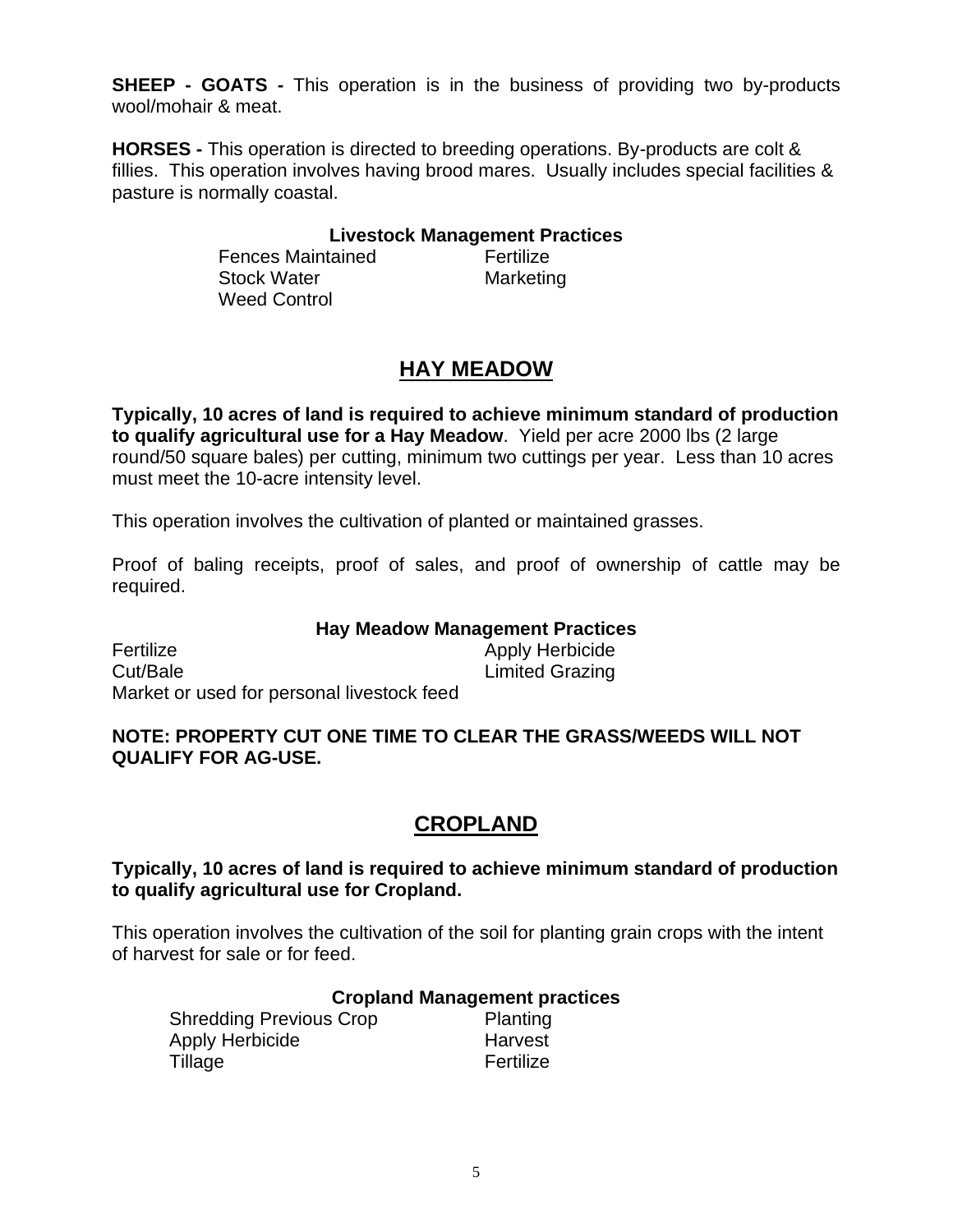#### **ORCHARD/VINEYARD**

**Typically, 5 acres of land is required to achieve minimum standard of production to qualify agricultural use for Orchard/Vineyard**. Standard practices; pecan 10 trees per acre, peaches 35 trees per acre and vineyard 100 plants per acre.

This operation is in the business of cultivating & growing of trees or grapevines that produces crops of nuts & fruit.

#### **Orchard/Vineyard Management Practices**

Weed Control **Insect Control** Fertilizer **Pruning** Supplemental Water **Harvesting** 

#### **EXOTICS**

**Typically, 15 acres of land is required to achieve minimum standard of production to qualify agricultural use for Exotics**. The land must produce sufficient forage to sustain a minimum of 5 animal units on a year-round basis satisfying the intensity levels.

This operation is in the business of raising breeds that are not native to Texas for supplying meat and/or leather for the specialty markets.

#### **Exotics Management Practices**

Seven to Eight Foot Perimeter Fence Market for Meat and or Leather Maintain Harvesting Schedule

#### **BEES**

Must be acreage not less than 5 or more than 20 per (property tax code (23.51 (2)). Minimum of 6 mainframe hives at 5 acres.

Minimum of 12 mainframe hives at 20 acres.

Bees can be used to establish history.

Ag will be granted on total acreage, not just where the hives are located.

- 1. Acreage with a Homestead Exemption cannot be considered for agricultural history or agricultural appraisal.
- 2. The hives must be located on the property for at least 7 months of the year.
- 3. The hives must be maintained and kept alive.
- 4. The District may require copies of: Registration of the apiary, certificate of inspection, branding information, and export, import or intra-state permits if required by the Texas Apiary Inspection Service for the type of hive movement encountered.
- 5. The agricultural productivity value for land used for beekeeping will be the same as the agricultural productivity value for improved / native pasture land.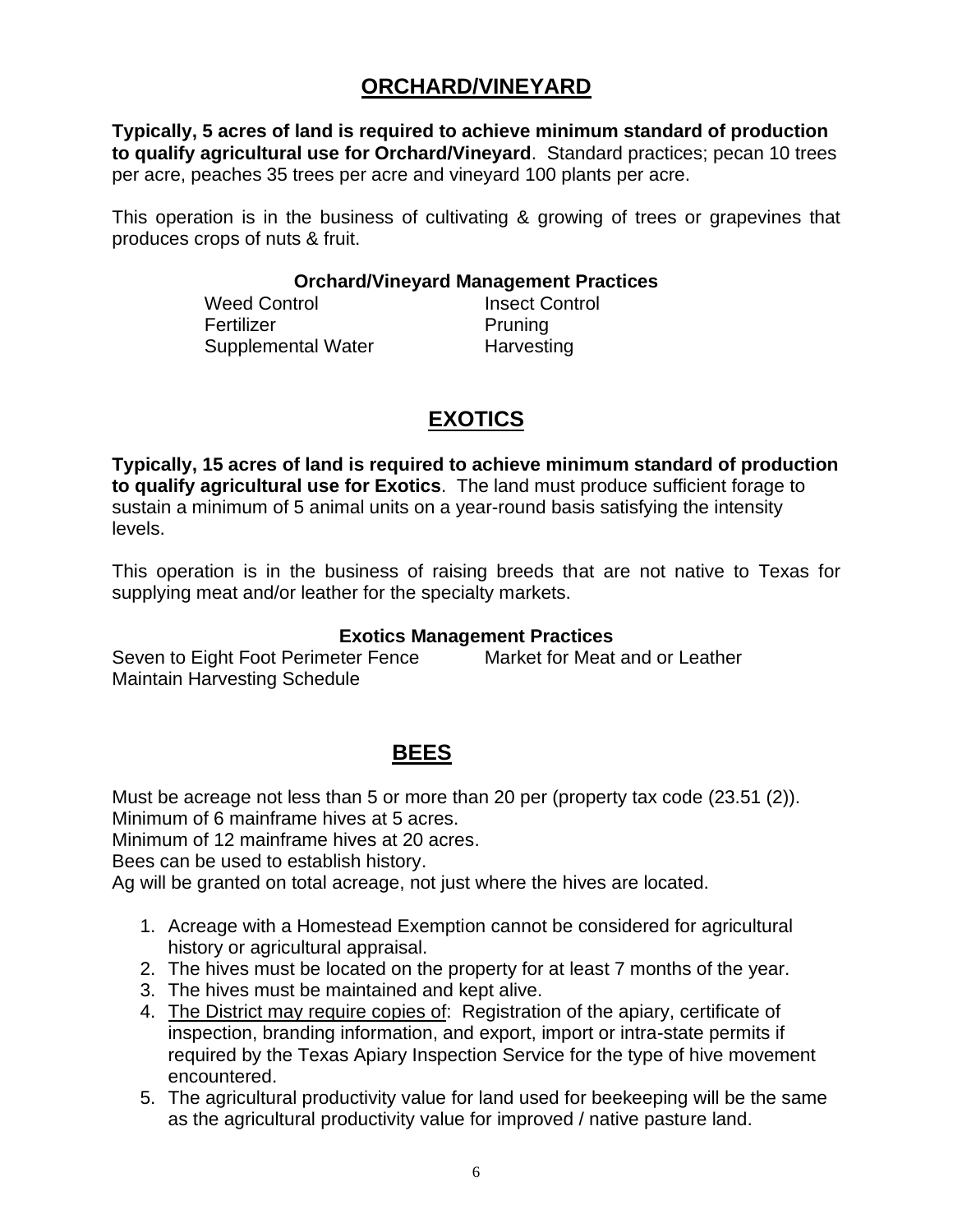#### **Texas Agricultural Code - Section 131.001. Definitions for Bee Keeping.**

- *1. "Abandoned apiary, equipment, or bees" means an apiary, equipment, or a colony of bees that is not regularly maintained or attended in accordance with this chapter or rules of quarantines adopted under this chapter.*
- *2. "Apiary" means a place where six or more colonies of bees or nuclei of bees are kept.*
- *3. "Beekeeper" means a person who owns, leases, or manages one or more colonies of bees for pollination or the production of honey, beeswax, or other byproducts, either for personal or commercial use.*
- *4. "Bee" means any state of the common honeybee, Apis mellifera species.*
- *5. "Colony" means the hive and its equipment and appurtenances including bees, comb, honey, pollen, and brood.*
- *6. "Director" means the director of the Texas Agricultural Experiment Station.*
- *7. "Disease" means American foulbrood, European foulbrood, any other contagious or infectious disease of honeybees, or parasites or pests that affect bees or brood.*
- *8. "Equipment" means hives, supers, frames, veils, gloves, tools, machines, or other devices for the handling and manipulation of bees, honey, pollen, wax, or hives, including, storage or transporting containers for pollen, honey, or was, or other apiary supplies used in the operation of an apiary or honey house.*
- *9. "Inspector" means the chief apiary inspector.*
- *10."Label" as a noun, means written or printed material accompanying a product and furnishing identification or a description. The term includes material attached to a product or its immediate container and material inserted in an immediate container or other packaging of a product.*
- *11."Label" as a verb, means to attach or insert a label.*
- *12."Nucleus" means a small mass of bees and combs of brood used in forming a new colony.*
- *13."Pollen" means dust-like grains formed in the anthers of flowering plants in which the male elements or sperm are produced.*
- *14."Pure Honey" means the nectar of plants that has been transformed by, and is the natural product of, bees and that is in the comb or has been taken from the comb and is packaged in a liquid, crystallized, or granular form.*
- *15."Queen Apiary" means an apiary in which queen bees are reared or kept of sale, barter or exchange.*

#### **WILDLIFE MANAGEMENT**

The property must be actively qualified under 1-d or 1-d-1 before changing to Wildlife Management.

The minimum acres required for this Region (Post Oak Savannah) has been established in 2002 by the Lee Central Board of Directors being 94% of the qualifying land use to equal (16.7 acres) that is a "stand alone" tract and 91% (11.1 acres) for tracts that are a part of a wildlife management association and the same 91% (11.1 acres) for "endangered species" tracts.